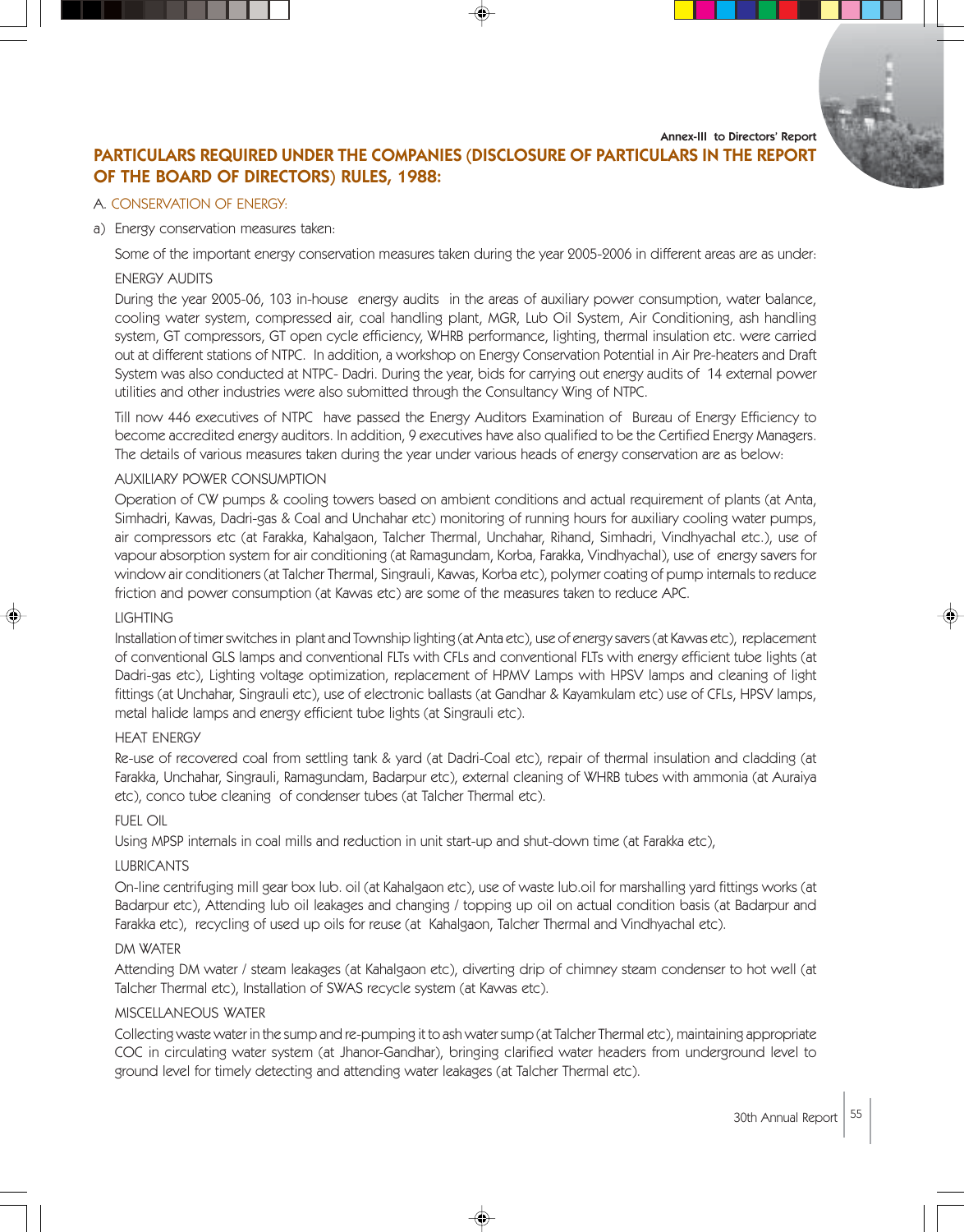

## DIESEL / MGR FUEL

Adoption of 4 rake operation from 3 rake operation (at Korba), hauling of empty rake with a single loco (at Korba), monitoring and reducing of idle running of locos and dozers, monitoring cycle time of MGR (at Dadri-Coal & Rihand etc).

# NON CONVENTIONAL ENERGY

Using solar water heaters in canteen and guest houses (Talcher Thermal etc).

b) Additional investments and proposals for reduction in consumption of energy:

Provision of Rs. 26.5 millions has been kept in BE 2006-07 for different energy conservation schemes like :

- Energy meters, power analysers and other portable energy audit instruments and on-line energy monitoring system
- Vapor absorption system for Air Conditioning
- Energy efficient devices in lighting
- Solar water heaters, solar PV lighting and solar PV pumps.
- c) Impact of measures taken for energy conservation :

Savings achieved during 2005-2006 on account of specific efforts for energy conservation :-

| S.No | Area/Activities                                      | Savings     |               |               |
|------|------------------------------------------------------|-------------|---------------|---------------|
|      |                                                      | Energy Unit | Qty. of units | Rs. (Million) |
| (1)  | Electricals (including 4.995 MU savings in lighting) | МU          | 126.96        | 174.780       |
| (2)  | Heat Energy (equivalent MT of coal)                  | MT          | 78264         | 89.812        |
| (3)  | Fuel Oil                                             | KL          | 1767.3        | 35.35         |
| (4)  | D. M. Water                                          | MT          | 90384.5       | 1.54          |
| (5)  | Miscellaneous Water                                  | M.Cu.M      | 4.21          | 16.31         |
| (6)  | Diesel/MGR Fuel                                      | KL          | 922.6         | 31.07         |
| (7)  | Lubricants                                           | KL          | 75.68         | 4.35          |
| (8)  | Miscellaneous/NCES                                   |             |               | 0.06          |
|      |                                                      | Grand Total |               | 353.272       |

Savings achieved during 2004-05 was Rs. 414 Million

#### B. TECHNOLOGY ABSORPTION

Efforts made towards technology as per Form-B (Form-B is enclosed)

## C. FOREIGN EXCHANGE EARNINGS AND OUTGO

Activities relating to export initiative taken to increase export, development of new export markets for products and services and export plan:

| Total Foreign Exchange Used/Earned |                                                                  | Rs./Million |
|------------------------------------|------------------------------------------------------------------|-------------|
| 1.                                 | Foreign Exchange Outgo                                           |             |
|                                    | Value of Imports calculated on CIF basis:<br>a)<br>Capital Goods | 6380        |
|                                    | Spare Parts<br>Expenditure:<br>b)                                | 518         |
|                                    | Professional and Consultancy Charges                             | 10          |
|                                    | Interest                                                         | 1849        |
|                                    | <b>Others</b>                                                    | 2618        |
| 2.                                 | Foreign Exchange Earned                                          |             |
|                                    | Consultancy                                                      |             |
|                                    | Interest                                                         | 3           |
|                                    | Others                                                           |             |

◈

## 56 30th Annual Report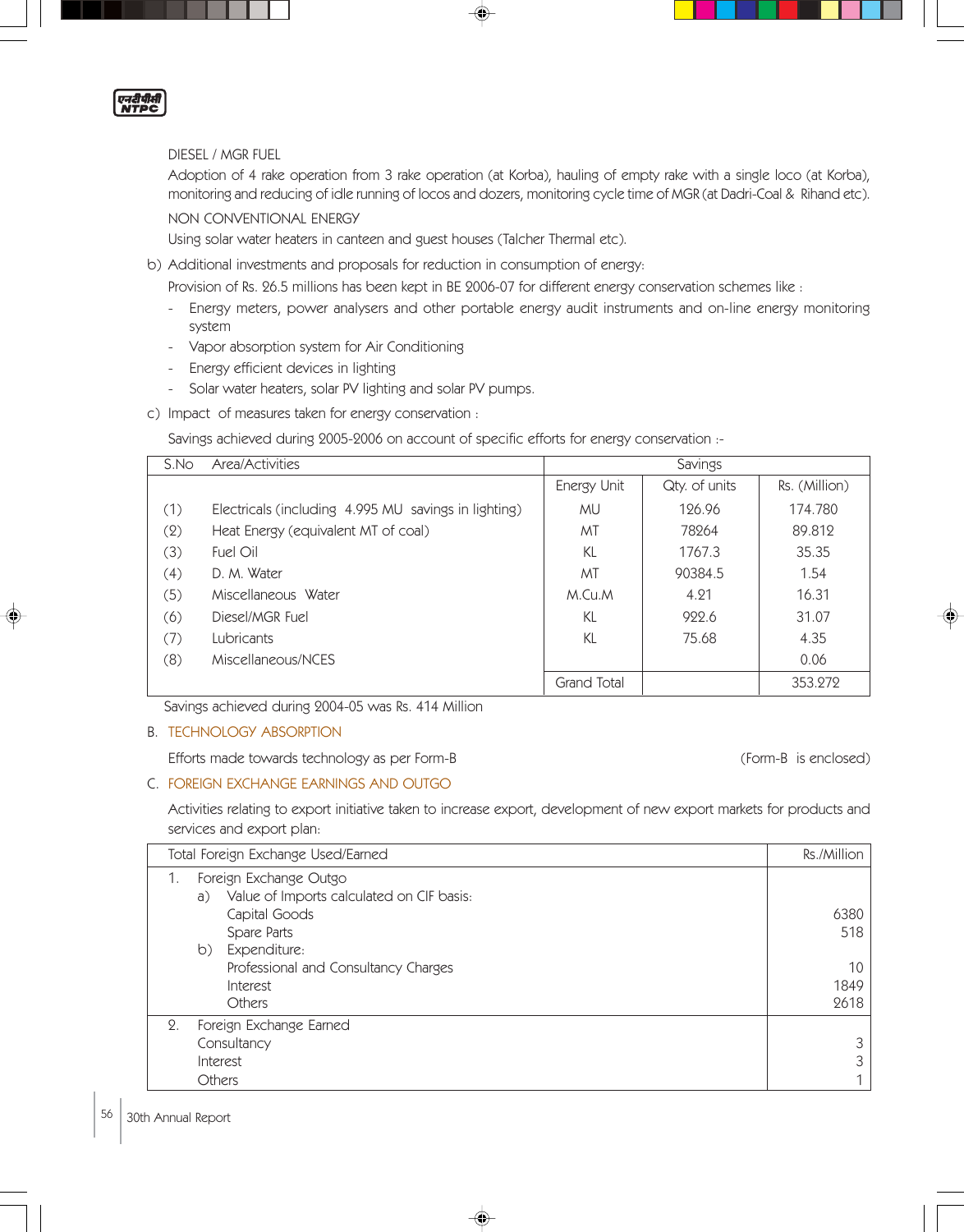Form-B

# FORM FOR DISCLOSURE OF PARTICULARS WITH RESPECT TO ABSORPTION OF TECHNOLOGY

#### Research & Development (R&D)

1.0 Specific areas in which R&D activities have been carried out during 2005- 06:

- a. Rejuvenation studies of aged corrugated liner using solution heat treatment & analysis of microstructure & mechanical properties.
- b. Process optimization of trans-esterification for bio-diesel preparation by villagers from non-edible oil.
- c. Study of metallurgical degradation of blade coating in gas turbines.
- d. Development of technique for rapid assessment of integrity of paints/organic coatings.
- e. Number of visits were made by R&D Experts to various stations for condition assessment, failure analysis and to solve/analyse their specific problems, and help them in increasing the availability & reliability of the units.
- f. R&D has developed Fly-Ash based product for part replacement of cement to be used for general building construction and has also developed fly-ash based Utensil Cleaning Powder which also contains Satritha as an organic content.
- g. R&D has signed a MOU with BARC for developing software for on-line blade failure & shaft crack detection in turbine generators.
- h. Problem of high exit gas temperature at Auraiya has been studied and root cause analysis has been carried out. Recommendations for controlling high exit gas temperatures have been given. Fouled HRSGs were cleaned using alkaline water washing procedure developed by R&D.
- i. Detailed investigations are being carried out to improve the performance of cooling towers and chemical treatments based on non-proprietary chemicals are being developed for Talcher Kaniha, Unchahar, Gandhar and Auraiya.
- j. RSOP project assigned by Ministry of Power through CPRI, on "Ways and means of estimating and controlling colloidal silica in raw & DM water" is on the verge of completion.
- k. Environmental Appraisal of all the operating stations assessing air & water quality, condition of monitoring equipment, etc has been carried out.
- l. R&D provided Consultancy for oxide characterization & solvent selection for acid cleaning of boilers at IP Station, Delhi; Panipat Thermal station, Haryana; Lehra Mohabbat Station, Punjab; Muzzaffarpur station, etc

#### 2.0 Benefits derived as a result of above R&D:

R&D activities as carried out have helped in increasing the availability, reliability and efficiency of the stations. Development of value added products from flyash will help in generating new markets and thus help in increasing its utilization. Process of trans-esterification as developed will make available bio-diesel fuel for distributed generation. Rejuvenation studies will help in refurbishment of GT components thereby increasing their life. Consultancy provided to various utilities in terms of characterization of oxides selection of solvent for chemical cleaning of boiler tubes will help the utilities in improving the efficiency of boilers.

The timely and scientific failure analysis of various components helped in identifying the cause of failure and thus providing necessary input for taking corrective action in preventing re-occurrence of similar failures thereby increasing the availability of power plant equipment.

3.0 Future Plans

1. It is intended to appoint Indian Institute of Science (IISc) Bangalore as consultants for up-gradation of R&D Centre to make it World –class. The Consultants will carry out benchmarking & gap analysis, recommend the Centres of Excellence to be created, and prepare the road map.

◈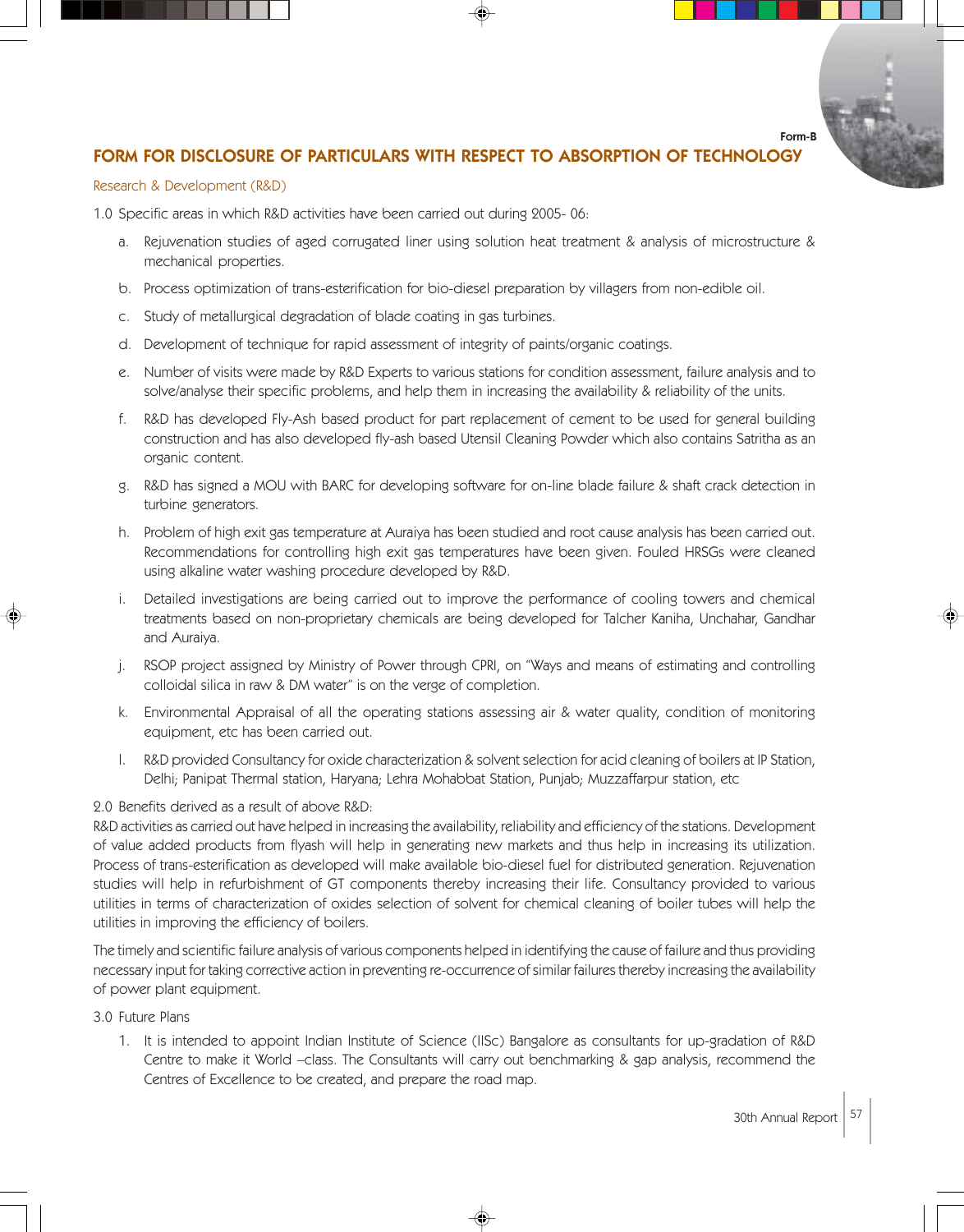

- 2. R&D will be working with BARC for hardware procurement & software development for developing techniques for online blade damage detection & shaft crack detection.
- 3. R&D will work on application of techniques of fracture toughness through Small Punch & coating assessment through eddy current and for further reducing boiler tube failures by employing predictive method of Boiler Tube Failure at critical locations.
- 4. Four research projects will also be undertaken, namely Weldability study of Hot gas path components made of Inconel – 617, development of testing procedure for eddy current examination of steam turbine blades in insitu condition, to study the effectiveness of ion-exchange resin for controlling acidity levels in FRF system w.r.t. fuller earth and to resolve the problem of deposition and fouling of cooling tower fills and cooling water system of Talcher Kaniha and Gandhar stations.
- 4.0 Expenditure of R&D

|    |                                                         |          | (Rs./Millions) |
|----|---------------------------------------------------------|----------|----------------|
|    |                                                         | 2005-06  | 2004-2005      |
| a. | Capital                                                 |          |                |
|    | Recurring                                               | 58       | 42             |
|    | Total                                                   | 63       | 45             |
| d) | Total R&D expenditure as a percentage of total turnover | 0.02412% | $0.0199\%$     |

# 5.0 Technology Absorption, Adaptation and Innovation

Particulars of some of the important technology imported during last five (5) years are as follows:

| S.No.          | Technology                                                                                                                                                                                                                                                                                                                                              | Year | <b>Stations</b>                                                                       |
|----------------|---------------------------------------------------------------------------------------------------------------------------------------------------------------------------------------------------------------------------------------------------------------------------------------------------------------------------------------------------------|------|---------------------------------------------------------------------------------------|
| 1.             | Performance Analysis, Diagnostics and Optimization<br>Software calculates the Equipment Performance and<br>deviation and deviation from ideal conditions, together<br>with reason for shortfall, indicating losses in Rupee terms.<br>This package also calculates set point, which will result in<br>optimized Heat Rate or Specific Coal consumption. | 2004 | Implemented in Simhadri will be<br>continued in future Projects.                      |
| 9              | Super critical Technology with 247 Kg/cm <sup>2</sup> Steam Pressure<br>and 540/568 MS/RH steam temperature is adopted for its<br>improvement in thermal efficiency and reduced emission<br>of green house gasses.                                                                                                                                      | 2004 | Being implemented at Sipat<br>(3x660 MW), Barh (3x660MW)<br>and North Karanpura STPP. |
| 3              | Boiler Flame Analysis System (BFAS) observes the flame<br>intensity and regulates the secondary air flow for achieving<br>optimized combustion.                                                                                                                                                                                                         | 2005 | Implemented in Simhadri.                                                              |
| $\overline{4}$ | 765 KV Switchyard & associated equipments including<br>24KV/765KV Generator Step up (GSU) Trans-former.                                                                                                                                                                                                                                                 | 2005 | Being implemented at Sipat                                                            |
| 5              | Switchyard Control & Data Acquisition (SCADA) System<br>based on universal protocol IEC 61850.                                                                                                                                                                                                                                                          | 2005 | - do -                                                                                |

◈

For and on behalf of the Board of Directors

Place: New Delhi (T. Sankaralingam) (T. Sankaralingam) Dated: July 31, 2006 **Chairman & Managing Director** 

58 30th Annual Report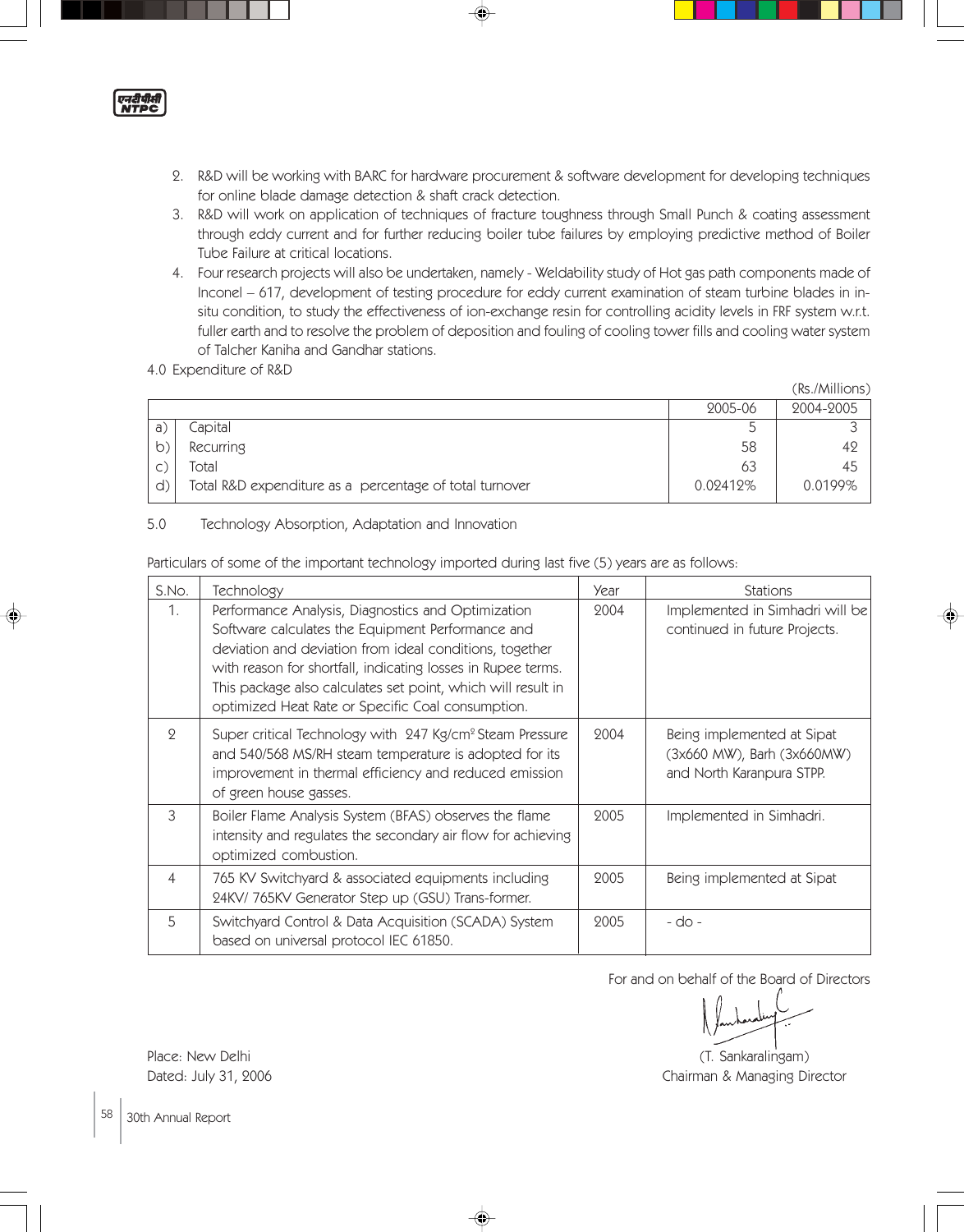Annex- IV to Directors' Report

# PARTICULARS OF EMPLOYEES PURSUANT TO SECTION 217(2A) OF THE COMPANIES ACT, 1956

| Name                              | Designation and<br>Nature of duties | Remuneration | Qualification                                             | Date of<br>Commencement<br>of Employment | Exp.<br>(Yrs.) | Age<br>(Yrs.) | Last Employment<br>held                  | Remarks        |
|-----------------------------------|-------------------------------------|--------------|-----------------------------------------------------------|------------------------------------------|----------------|---------------|------------------------------------------|----------------|
| 1.                                | $\Omega$ .                          | 3.           | 4.                                                        | 5.                                       | 6.             | 7.            | 8.                                       |                |
| Employed for whole of the Year    |                                     |              |                                                           |                                          |                |               |                                          |                |
| <b>NIL</b>                        |                                     |              |                                                           |                                          |                |               |                                          |                |
| Employed for the part of the Year |                                     |              |                                                           |                                          |                |               |                                          |                |
| Bajaj H L                         | <b>Executive Director</b>           | 917415       | M.Sc. Elec. Engg.                                         | 31.12.87                                 | 17             | 59            | <b>BHEL</b>                              | Resigned       |
| Chohdda S P                       | Mgr. (PE), CC                       | 712145       | Dip. (Mech)                                               | 21.12.86                                 | 19             | 60            | Inspector of Engg. Deptt.                | Retired        |
| Gupta $\bigcirc$ P                | GM (Fin.), CC                       | 825424       | SAS                                                       | 28.12.82                                 | 23             | 60            | Scooter India Limited                    | Retired        |
| Hirani M                          | <b>GM (R&amp;D), CC</b>             | 1010344      | BE (Elect), MBA                                           | 17.11.77                                 | 28             | 60            | Renusagar Power Plant                    | Retired        |
| Kalia Om Prakash                  | GM (ES), CC                         | 3206192      | M.Sc. (Mech. Engg.)                                       | 09.10.80                                 | 25             | 56            | EIL                                      | <b>VRS</b>     |
| Kaushik A K                       | Dy. Mgr. (F&A), CC                  | 708240       | B.Com.                                                    | 01.09.79                                 | 26             | 56            | <b>BHEL</b>                              | <b>Expired</b> |
| Narasimharamulu P                 | Director (Finance)                  | 1126460      | CA, LLB, M.Com.                                           | 12.09.79                                 | 26             | 60            | Indo Nippon Precision<br>Bearings Ltd.   | Retired        |
| Pattanayak N G                    | Sr. Mgr. (AUD), CC                  | 2004629      | B.Tech.                                                   | 23.02.84                                 | 21             | 56            | <b>HCL</b>                               | <b>VRS</b>     |
| Raghavaiha B V S                  | $GM(F&A)$ , CC                      | 1121282      | <b>FCWA</b>                                               | 06.02.86                                 | 19             | 60            | <b>Ballarpur Industries Limited</b>      | Retired        |
| Rawat Ganesh Singh                | GM, CC                              | 993257       | <b>PGDPM</b>                                              | 01.02.80                                 | 26             | 60            |                                          | Retired        |
| Sharma D S                        | $ED (OS)$ , CC                      | 1258293      | BE, ME                                                    | 15.04.82                                 | 23             | 60            | Tata Consult. Engg.                      | Retired        |
| Sinha K K                         | Director (HR)                       | 972248       | B.A. (Hons.) Economics,<br>M.A. Labr. & Social Welfr.     | 05.07.84                                 | 21             | 58            | <b>HSCL</b>                              | Resigned       |
| Singh Mohar                       | AE (PE-C&I), CC                     | 511644       | $ITI$ (D.Man)                                             | 01.03.80                                 | 25             | 60            | <b>CEA</b>                               | Retired        |
| Vadhera Sudhir                    | AGM (CP), CC                        | 390992       | B.Sc. Mech. Engg., PG Dip.<br>Comp. Sc., PG Dip.Bus. Mgt. | 01.12.77                                 | 28             | 50            | Escorts Employees<br>Ancillaries Limited | Resigned       |

Notes:

1 Persons named above were Directors/ employees of the Company.

2 Remuneration includes salary, allowances, leave encashment, leave travel concession, payment for subsidized leased accommodation, reimbursement of medical expenses to employees and employer's contribution to Provident Fund and other funds. However, it does not include the monetary value of the medical treatment provided in the Company's dispensaries/hospitals at Project sites, since it can not be quantified employees-wise. In addition, the employees are entitled to gratuity/group insurance in accordance with Company's Rules.

3 None of the employees listed above is related to any director of the company.

4 Remuneration mentioned above is inclusive of retirement /separation benefits paid during the year and is not indicative of any regular remuneration structure of Directors/ employees of the Company

For and on behalf of the Board of Directors

Place: New Delhi (T. Sankaralingam) Date: July 31, 2006 Chairman & Managing Director



30th Annual Report 30th Annual Report

59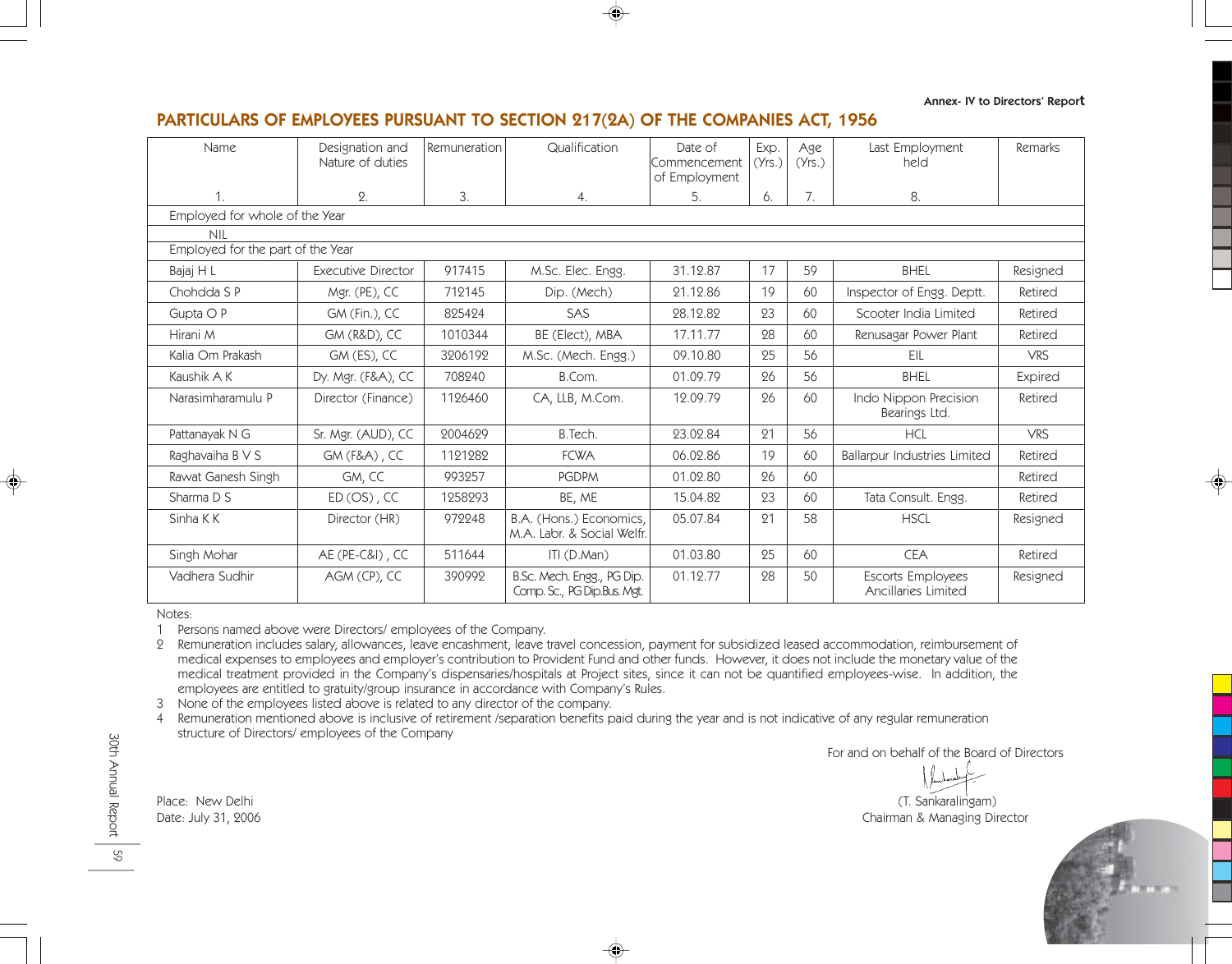

Annex-V to Directors' Report

# STATEMENT PURSUANT TO SECTION 212 OF THE COMPANIES ACT, 1956 RELATING TO SUBSIDIARY **COMPANIES**

⊕

|            | NAME OF THE<br><b>SUBSIDIARY</b>                                                                                                                                                                                                                                                                                                                                                                                                                                                                                                                                   | <b>PIPAVAV</b><br><b>POWER</b><br><b>DEVELOPMENT</b><br>COMPANY LTD. | <b>NTPC</b><br><b>ELECTRIC</b><br><b>SUPPLY</b><br><b>COMPANY</b><br>LTD. | NTPC VIDYUT<br><b>VYAPAR NIGAM</b><br>LTD.    | NTPC HYDRO<br>LTD.                             |
|------------|--------------------------------------------------------------------------------------------------------------------------------------------------------------------------------------------------------------------------------------------------------------------------------------------------------------------------------------------------------------------------------------------------------------------------------------------------------------------------------------------------------------------------------------------------------------------|----------------------------------------------------------------------|---------------------------------------------------------------------------|-----------------------------------------------|------------------------------------------------|
| 1.         | Financial year of the Subsidiary<br>ended on                                                                                                                                                                                                                                                                                                                                                                                                                                                                                                                       | March 31, 2006                                                       | March 31, 2006                                                            | March 31, 2006                                | March 31, 2006                                 |
| $\Omega$ . | Date from which they became<br>Subsidiary                                                                                                                                                                                                                                                                                                                                                                                                                                                                                                                          | December 20, 2001                                                    | August 21, 2002                                                           | November 1, 2002                              | December 12, 2002                              |
| 3.         | Share of the subsidiary held by the<br>company as on March 31, 2006<br>a) Number & face value                                                                                                                                                                                                                                                                                                                                                                                                                                                                      | 370000 equity<br>shares of Rs. 10/-<br>each                          | 80910 equity<br>shares of Rs. 10/-<br>each                                | 20000000 equity<br>shares of Rs. 10/-<br>each | 10000000 equity<br>shares of Rs. 10/-<br>each  |
|            | b) Extent of holding                                                                                                                                                                                                                                                                                                                                                                                                                                                                                                                                               | 100%                                                                 | 100%                                                                      | 100%                                          | 100%                                           |
| 4.         | The net aggregate amount of the<br>subsidiary companies Profit/(loss)<br>so far as it concerns the member of<br>the holding company<br>a) Not dealt with in the holding<br>company's accounts<br>i) For the financial year ended<br>March 31, 2006<br>ii) Upto the previous financial years<br>of the subsidiary company<br>b) Dealt with in the holding<br>company's accounts<br>i) For the financial year ended<br>March 31, 2006<br>ii) For the previous financial year of<br>the subsidiary company since<br>they become the holding<br>company's subsidiaries | (Rs. 40083)<br>(Rs. 24252)<br>Nil<br>Nil                             | Rs. 4519915<br>Rs. 401003<br>Nil<br>Nil                                   | Rs. 33269919<br>Rs. 57364365<br>Nil<br>Nil    | (Rs. 33427394)<br>(Rs. 30467227)<br>Nil<br>Nil |

♦

For and on behalf of Board of Directors

Place : New Delhi (T. Sankaralingam)<br>
Dated : July 31, 2006 (Dated at the University of the University of the University of the University of the U Chairman & Managing Director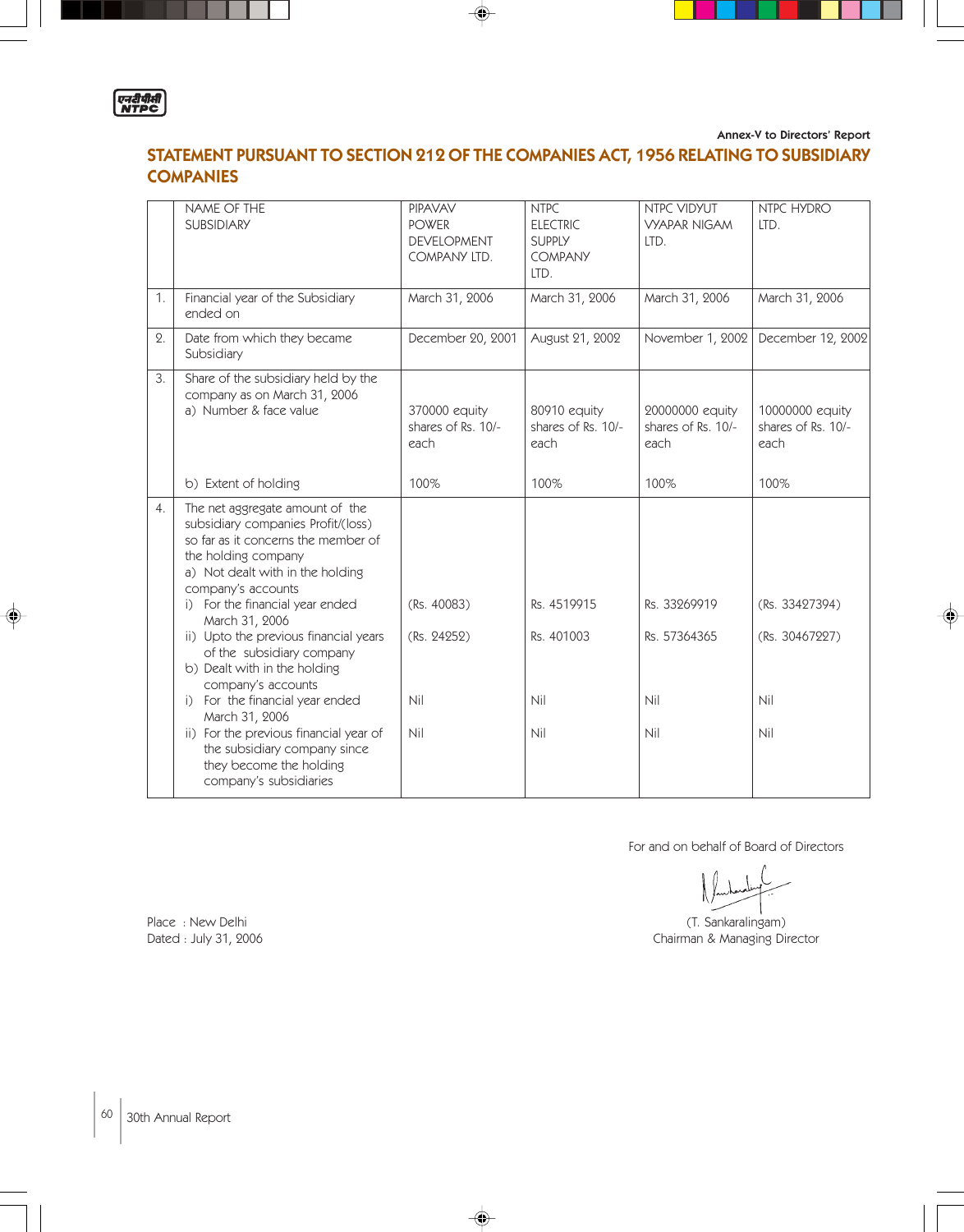Annex-VI to Directors' Report

# REVIEW OF ACCOUNTS OF NTPC LIMITED ( FORMERLY NATIONAL THERMAL POWER CORPORATION LTD.), NEW DELHI FOR THE YEAR ENDED 31<sup>st</sup> MARCH 2006 BY THE COMPTROLLER AND AUDITOR GENERAL OF INDIA.

NOTE: This review of accounts has been prepared without taking into account comments under Section 619(4) of the Companies Act, 1956, and qualifications contained in the Statutory Auditor's Report.

# 1. FINANCIAL POSITION

The table below summaries the financial position of the Company under broad headings for the last three years

|              |                                                                  |           |           | (Rs. in Million) |
|--------------|------------------------------------------------------------------|-----------|-----------|------------------|
|              |                                                                  | 2003-2004 | 2004-2005 | 2005-2006        |
|              | <b>Liabilities</b>                                               |           |           |                  |
| a)           | Paid up capital                                                  |           |           |                  |
|              | Government<br>i)                                                 | 78125     | 73796     | 73796            |
|              | Indian banks and financial institutions<br>ii)                   |           | 831       | 847              |
|              | iii) Foreign banks and foreign companies/institutions            |           | 4802      | 5830             |
|              | iv) Public in India and/or outside                               |           | 3026      | 1982             |
| $\mathbf{b}$ | <b>Reserves and Surplus</b>                                      |           |           |                  |
|              | i) Free Reserves and Surplus                                     | 276113    | 311693    | 343543           |
|              | Share Premium Account<br>$\overline{11}$                         |           | 22334     | 22281            |
|              | iii) Foreign Project Reserve                                     | 4         | $\Omega$  |                  |
|              | iv) Capital Reserve                                              | 1259      | 1279      | 1308             |
| $\mathsf{C}$ | <b>Borrowings</b>                                                |           |           |                  |
|              | From Government of India<br>i)                                   | 984       | 551       | 236              |
|              | From Financial Institutions<br>$\overline{11}$                   | 57675     | 75339     | 87821            |
|              | iii) Foreign Currency Loans                                      | 58642     | 53741     | 66085            |
|              | iv) Cash Credit                                                  |           |           |                  |
|              | Others<br>V)                                                     | 37227     | 41247     | 47831            |
|              | Interest Accrued and Due<br>$Vi$ )                               |           |           |                  |
| d)           | <b>Current Liabilities &amp; Provisions</b><br>$\big  \big $     | 80565     | 67237     | 61184            |
|              | Provision for Gratuity<br>$\mathsf{ii}$ )                        | 376       | 230       | 218              |
| e)           | Deferred Tax Liability<br>i)                                     | 1         | 1         | 1                |
|              | Advance Against Depreciation<br>$\mathsf{ii}$ )                  | 1591      | 3374      | 4408             |
|              | iii) Development Surcharge Fund                                  | 3784      |           |                  |
|              | Total                                                            | 596346    | 659483    | 717371           |
|              | <b>Assets</b>                                                    |           |           |                  |
| f)           | Gross Block                                                      | 400281    | 431062    | 460396           |
| g)           | Less: Depreciation                                               | 187736    | 207914    | 229501           |
| h)           | Net Block                                                        | 212545    | 223148    | 230895           |
| i)           | Capital Work-in-Progress & Construction Stores & Advances        | 74953     | 99252     | 136340           |
| j)           | Investments                                                      | 173380    | 207977    | 192891           |
| k)           | Current Assets, Loans & Advances                                 | 135468    | 129106    | 157245           |
| $\mathbf{D}$ | Deferred Tax Assets                                              |           |           |                  |
|              | m) Misc. Expenditure (to the extent not written off or adjusted) |           |           |                  |
| n)           | <b>Accumulated Loss</b>                                          |           |           |                  |
|              | <b>Total</b>                                                     | 596346    | 659483    | 717371           |

30th Annual Report  $61$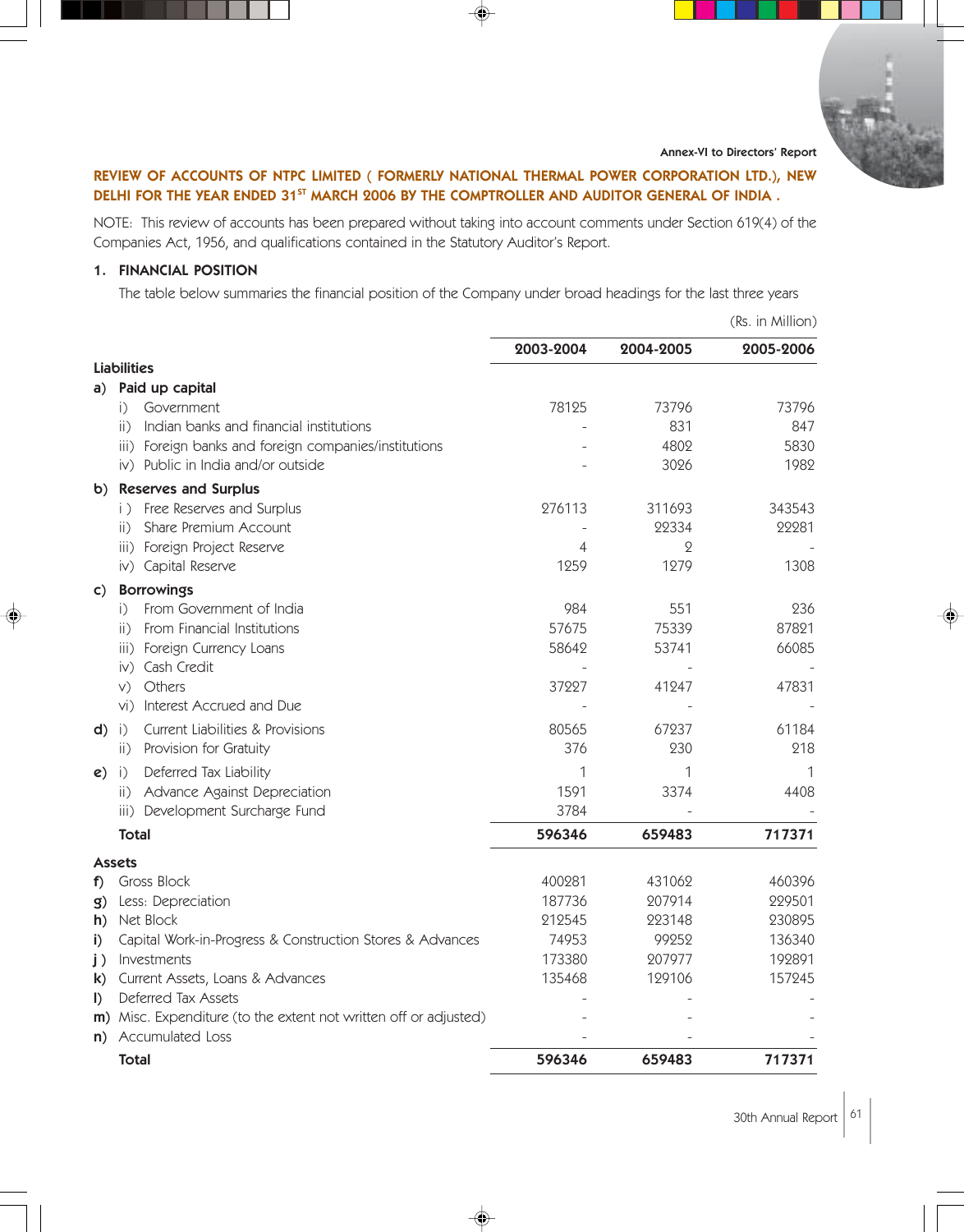एनरीपीसी

| <b>o)</b> Working Capital $[k-d(i) -c(vi)]$                   | 54903  | 61869  | 96061  |
|---------------------------------------------------------------|--------|--------|--------|
| <b>p</b> ) Capital Employed $[h + o]$                         | 967448 | 985017 | 326956 |
| <b>q)</b> Net Worth $[a + b(i) + b(ii) - (n + m)]$            | 354238 | 416489 | 448279 |
| $\mathbf r$ ) Net Worth per rupee of Paid-up Capital (in Rs.) | 4.53   | 5.05   | 5.44   |

# 2. SOURCES AND UTILISATION OF FUNDS

Funds amounting to Rs.127004 Million from internal and external sources were realised and utilised during the year as detailed below:

|                                                                                    |       | (Rs. in Million) |
|------------------------------------------------------------------------------------|-------|------------------|
| Sources of Funds                                                                   |       |                  |
| Funds from operations:<br>a)                                                       |       |                  |
| Profit after tax                                                                   | 58202 |                  |
| Add: Depreciation                                                                  | 21587 | 79789            |
| Increase in Borrowings<br>$\circ$                                                  |       | 31095            |
| Increase in Advance Against Depreciation<br>$\mathsf{C}$ )                         |       | 1034             |
| Decrease in Investments<br>d)                                                      |       | 15086            |
| Total                                                                              |       | 127004           |
| Utilisation of funds                                                               |       |                  |
| Increase in Working Capital<br>a)                                                  |       | 30495            |
| (excluding Proposed Dividend & Tax on Proposed Dividend)                           |       |                  |
| Increase in Capital Work in Progress and Construction Stores & Advances<br>$\circ$ |       | 37088            |
| Increase in Fixed assets<br>$\mathsf{C}$ )                                         |       | 29334            |
| Dividend & Dividend Tax paid<br>d)                                                 |       | 30087            |
| Total                                                                              |       | 127004           |

# 3. WORKING RESULTS

The working results of the Company for the last three years ending 31<sup>st</sup> March 2006 are given below

|                                                                   |           |           | (Rs. in Million) |
|-------------------------------------------------------------------|-----------|-----------|------------------|
|                                                                   | 2003-2004 | 2004-2005 | 2005-2006        |
| Turnover (including Electricity Duty & Consultancy Income)<br>(1) | 189923    | 227076    | 262910           |
| Other income<br>(ii)                                              | 61310     | 23529     | 26078            |
| (iii) Profit Before Tax, Prior Period & Extra Ordinary Items      | 59080     | 60680     | 62712            |
| (iv) Prior Period & Extra Ordinary Items                          | 183       | (102)     | 2488             |
| Profit Before Tax<br>(V)                                          | 58897     | 60782     | 60224            |
| (vi) Provision for Taxation                                       | 6289      | 9719      | 9099             |
| (vii) Profit After Tax                                            | 52608     | 58070     | 58202            |
| (viii) Interim Dividend and Dividend Tax                          |           | 11187     | 18804            |
| Proposed Dividend and Dividend Tax<br>$( X\rangle)$               | 19910     | 11283     | 7521             |

## 4. RATIO ANALYSIS

Some important ratios on the financial health and working of the Company at the end of the last three years ending 31<sup>st</sup> March 2006 are as under:

|               |                                                              | 2003-2004 | 2004-2005 | 2005-2006 |
|---------------|--------------------------------------------------------------|-----------|-----------|-----------|
|               | Liquidity ratio                                              | 1.68      | 1.99      | 2.57      |
|               | Current ratio $[k]{d(i)+c(vi)}$                              |           |           |           |
| $\parallel$ ) | Debt equity ratio                                            |           |           |           |
|               | Long term debt to net worth $\{c(i \text{ to iii})+c(v)/q\}$ | 0.44      | 0.41      | 0.45      |

◈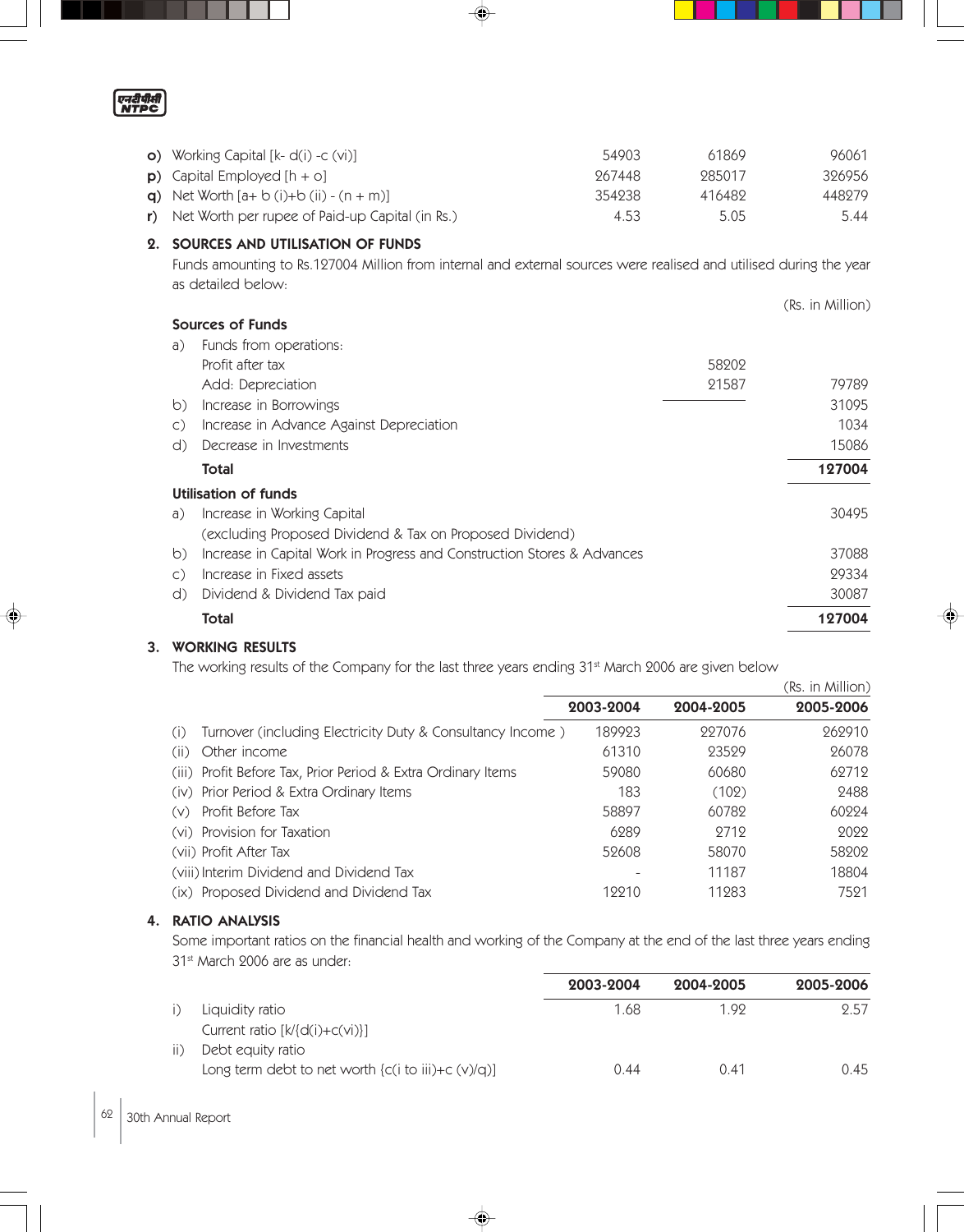

# Profitabily Ratios (in percentage)

| a) - | Profit Before Tax to :                               |       |       |       |
|------|------------------------------------------------------|-------|-------|-------|
|      | Capital Employed {3(v)/p}                            | 99.09 | 21.33 | 18.49 |
|      | Net Worth $\{3(v)/q\}$<br>$\vert \vert$ )            | 16.63 | 14.59 | 13.43 |
|      | Turnover (including Electricity Duty &<br>III)       |       |       |       |
|      | Consultancy income $\left.\frac{3(v)}{3(i)}\right\}$ | 31.01 | 96.77 | 99.91 |
|      | b) Profit After Tax to Equity                        | 67.34 | 70.43 | 70.59 |
|      | c) Earning per Share (in Rs)                         | 6.73  | 7.26  | 7.06  |
|      |                                                      |       |       |       |

# 5. INVENTORY LEVELS

The inventory levels at the close of the last three years ending 31<sup>st</sup> March 2006 are as under:

|               |                           |           |                | (Rs. in Million) |
|---------------|---------------------------|-----------|----------------|------------------|
|               |                           | 2003-2004 | 2004-2005      | 2005-2006        |
| $\vert$ )     | Coal, Fuel Oil and Naptha | 4407      | 4583           | 9053             |
| ii)           | Chemicals and Consumables | 661       | 670            | 759              |
| iii)          | Components and Spares     | 11749     | 11904          | 12894            |
| $\mathsf{iv}$ | Loose tools               | 47        | 4 <sup>1</sup> | 42               |
|               | Others                    | 696       | 817            | 881              |

# 6 SUNDRY DEBTORS

The Sundry debtors and Sales in the last three years ending 31<sup>st</sup> March 2006 are as follows:

|                         |            |                        |           |               | (Rs. in Million) |
|-------------------------|------------|------------------------|-----------|---------------|------------------|
| As at<br>Sundry Debtors |            |                        | Turnover  | Pecentage     |                  |
| 31st March              |            | (including Electricity | of Sundry |               |                  |
|                         |            |                        |           | Duty &        | Debtors to       |
|                         |            |                        |           | Consultancy ) | Turnover         |
|                         | Considered | Considered             | Total     |               |                  |
|                         | Good       | <b>Doubtful</b>        |           |               |                  |
| 2004                    | 4699       | 14287                  | 18986     | 189923        | 10.00            |
| 2005                    | 13747      | 8360                   | 22107     | 227076        | 9.74             |
| 2006                    | 8678       | 8363                   | 17041     | 262910        | 6.48             |

Sundry debtors to turnover decreased from 9.74 percent in 2004-2005 to 6.48 percent in 2005-2006

The age-wise break-up of the Sundry debtors at the end of 31<sup>st</sup> March 2006 is as under:

| <b>Debtors Outstanding for</b> | (Rs. in Million) |
|--------------------------------|------------------|
| Less than six months           | 8022             |
| Six months to one year         | 75               |
| One year to three years        | 584              |
| More than three years          | 8360             |
| Total                          | 17041            |

(Meera Swraup) Place: New Delhi **Place:** New Delhi Principal Director of Commercial Audit and Dated: 7<sup>th</sup> July, 2006 **EX-officio Member Audit Board-III**, New Delhi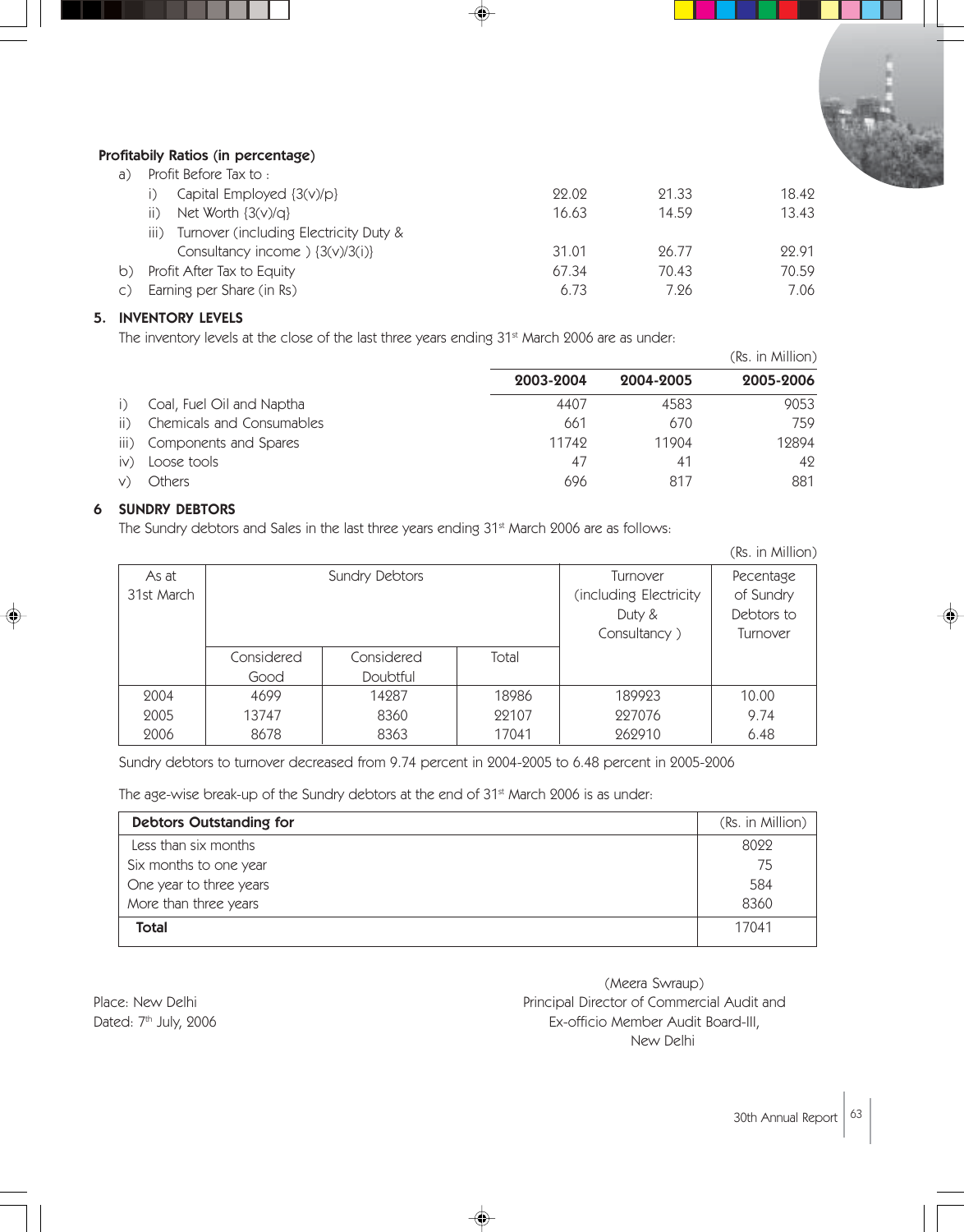

# COMMENTS OF THE COMPTROLLER AND AUDITOR GENERAL OF INDIA UNDER SECTION 619(4) OF THE COMPANIES ACT, 1956, ON THE ACCOUNTS OF NTPC LIMITED, NEW DELHI, FOR THE YEAR ENDED 31 MARCH 2006

I have to state that the Comptroller and Auditor General of India has no comments upon or supplement to the Auditors' Report under Section 619(4) of the Companies Act, 1956, on the accounts of NTPC Limited, New Delhi for the year ended 31st March 2006.

◈

(Meera Swraup) Place: New Delhi **Principal Director of Commercial Audit and** Dated: 7<sup>th</sup> July, 2006 **EX-officio Member Audit Board-III**, New Delhi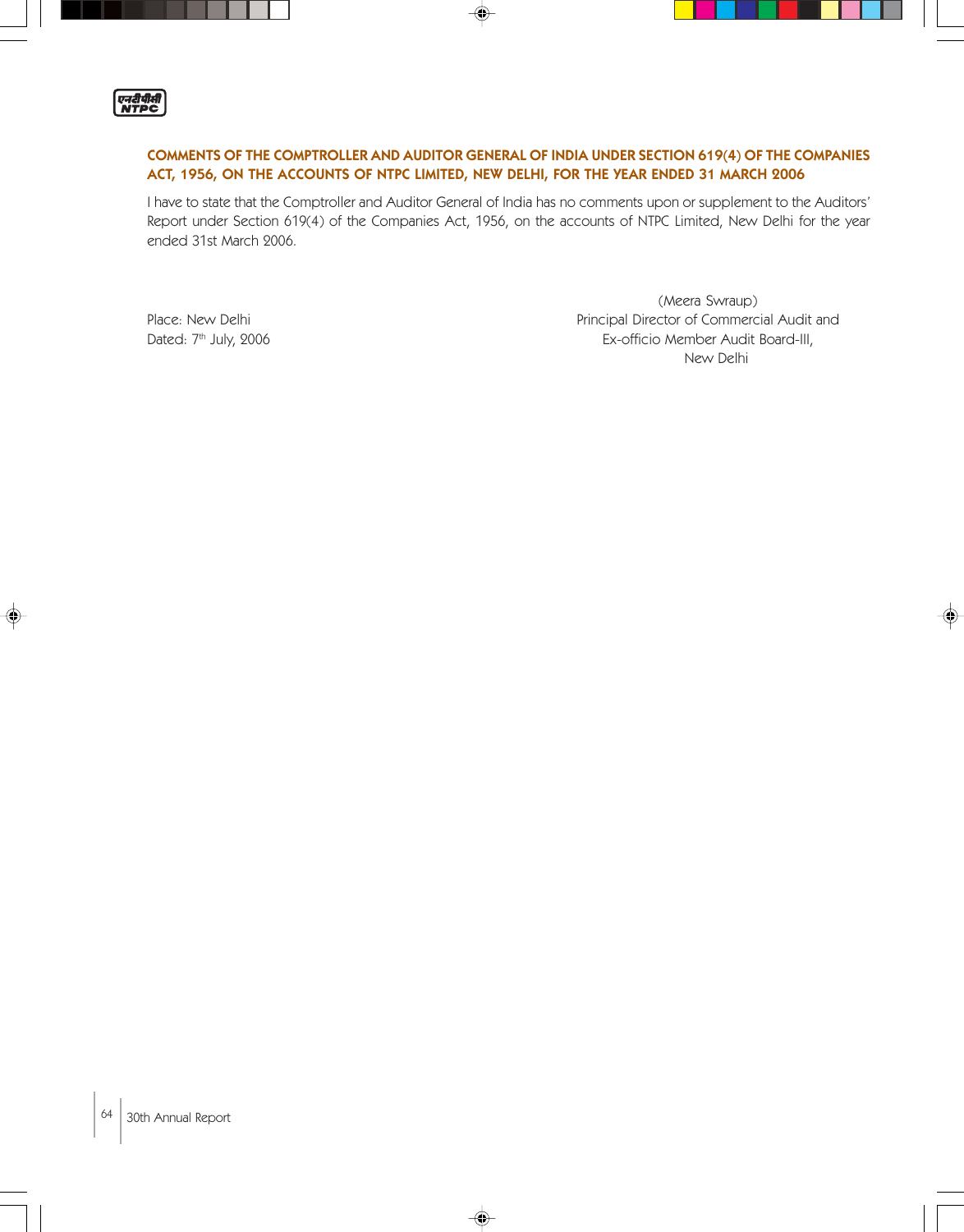# Annex- VII to Directors' Report



# STATISTICAL DATA OF GRIEVANCE CASES

|            |                                                             | 2005-06                |                        |  |
|------------|-------------------------------------------------------------|------------------------|------------------------|--|
| S. No.     | Particulars                                                 | Public Grievance Cases | Staff Grievances Cases |  |
|            | Grievance cases outstanding at the<br>beginning of the year |                        | 02                     |  |
| $\Omega$ . | Grievance cases received during the year                    |                        | 34                     |  |
| З.         | Grievance cases disposed of during the year                 |                        | 31                     |  |
| 4.         | Grievance Cases outstanding at the end of<br>the year       |                        |                        |  |

♦

For and on behalf of the Board of Directors

Place : New Delhi (T. Sankaralingam) Dated : July 31, 2006 **Chairman & Managing Director**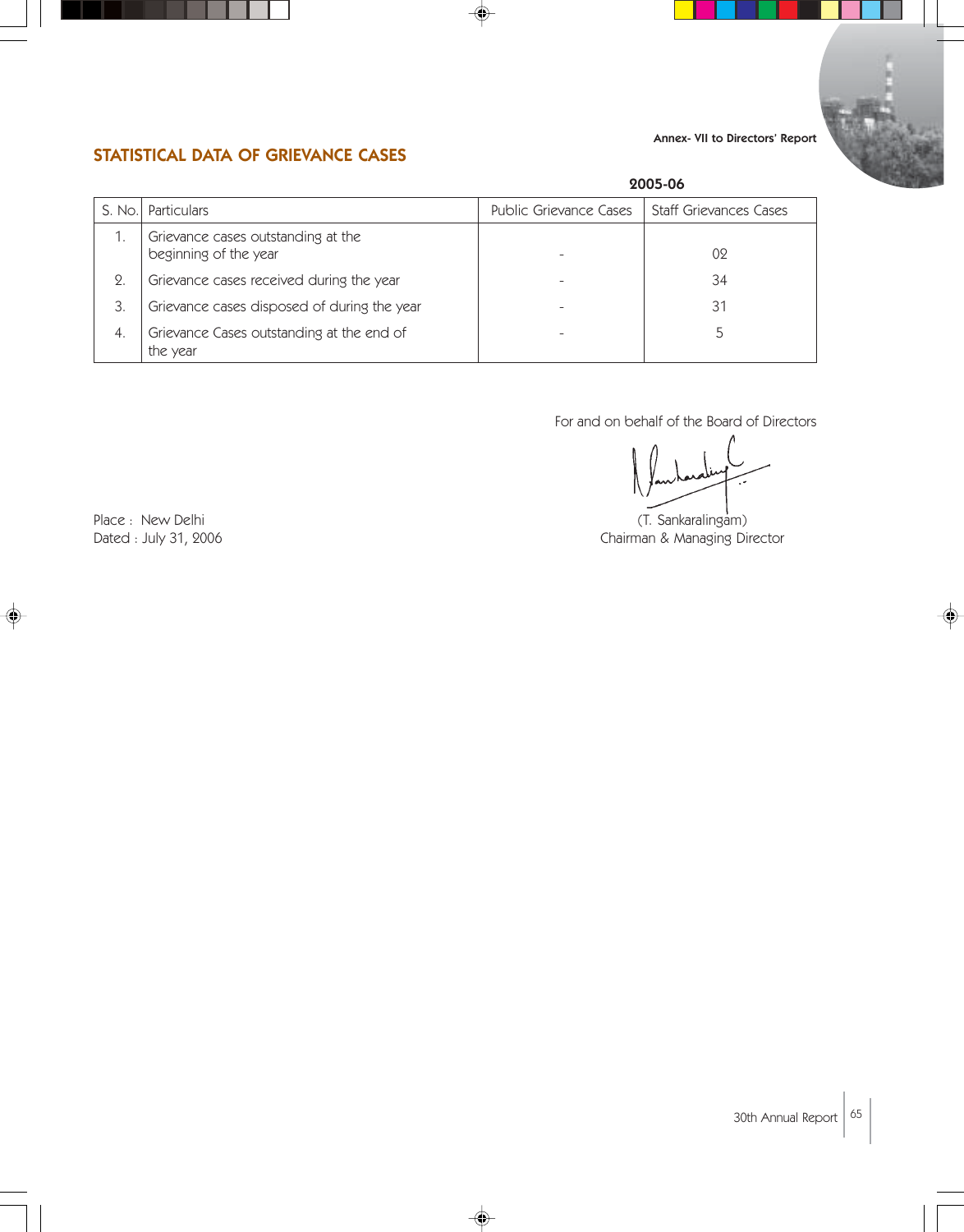

Annex-VIII to Directors' Report

## STATISTICAL INFORMATION ON RESERVATION OF SCs/STs FOR THE YEAR 2005

| Representation of SCs/STs as on 01.01.2006: |  |  |  |  |
|---------------------------------------------|--|--|--|--|
|---------------------------------------------|--|--|--|--|

| Group | Employees on Roll | <b>SCs</b> | %age  | <b>STs</b> | %age  |
|-------|-------------------|------------|-------|------------|-------|
|       | 10054             | 1022       | 10.16 | 225        | 2.23  |
|       | 2868              | 379        | 13.21 | 169        | 5.89  |
|       | 8355              | 1429       | 17.10 | 521        | 6.23  |
|       | 2609              | 533        | 20.42 | 264        | 10.11 |
| Total | 23886             | 3363       | 14.07 | 1179       | 4.93  |

Recruitment of SCs/STs during the year 2005.

| Group | Total Recruitment            | SCs                      | %age             | <b>STs</b>               | %age                     |
|-------|------------------------------|--------------------------|------------------|--------------------------|--------------------------|
| (1)   | $\left( 2\right)$            | $\left(3\right)$         | $\left(4\right)$ | (5)                      | (6)                      |
|       | 804                          | 111                      | 13.80            | 81                       | 10.07                    |
| B     | $\qquad \qquad \blacksquare$ | $\overline{\phantom{a}}$ | -                |                          | $\overline{\phantom{0}}$ |
|       | 35                           |                          | 8.57             |                          | 2.85                     |
|       |                              | $\overline{\phantom{a}}$ | ۰                | $\overline{\phantom{0}}$ | $\overline{\phantom{0}}$ |
| Total | 841                          | 114                      | 13.55            | 82                       | 9.75                     |

Promotions of SCs/STs during the year 2005.

| Group | Total | SCs | %age  | <b>STs</b> | %age  |
|-------|-------|-----|-------|------------|-------|
|       | (2)   | (3) | Ά,    | (5)        | (6)   |
|       | 2048  | 230 | 11.23 | 35         | 1.70  |
|       | 758   | 110 | 14.51 | 44         | 5.80  |
|       | 1470  | 295 | 20.06 | 81         | 5.51  |
|       | 56    |     | 19.64 |            | 12.50 |
| Total | 4332  | 646 | 14.91 | 167        | 3.85  |

- The guidelines on reservation were followed in letter and spirit.

Welfare measures as under were taken by NTPC for SC/ST employees and students:

i) Award of Annual Scholarship to SC/ST students pursuing Degree/ Diploma in Engineering courses and MBA/ PGDBM (HR/Finance) courses.

| Degree (Engg.)/MBA/PGDBM(HR/Finance)<br>Diploma (Engg.) | Rs.1500/-pm<br>Rs.1000/-pm |
|---------------------------------------------------------|----------------------------|
|                                                         |                            |

ii) NTPC Gold medal award with XISS, Ranchi for one student each topping the merit list of SC/ST candidates in Personnel Management course and Rural Development course.

iii) Liaison Officers for SC/STs have been nominated at each project/RHQ for handling SC/ST related matters.

◈

iv) Annual Conference of Liaison Officers was organized to make such officers aware of developments in reservation policy so as to ensure proper implementation of the same.

For and on behalf of the Board of Directors

Place : New Delhi (T. Sankaralingam) (T. Sankaralingam) Dated : July 31, 2006 **Chairman & Managing Director**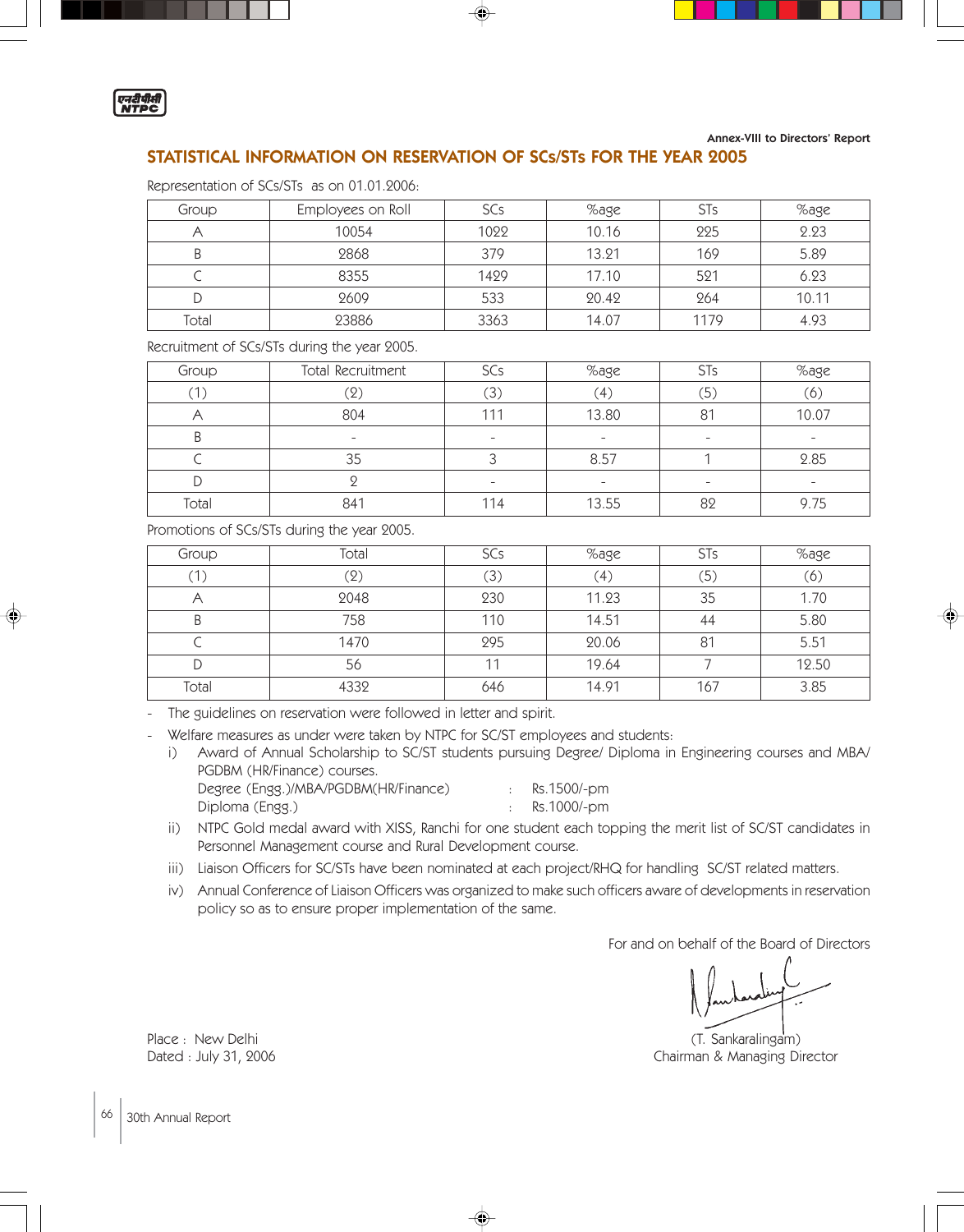#### Annex-IX to Directors' Report



# PHYSICALLY CHALLENGED PERSONS

With a view to focus on its role as a socially responsible and socially conscious organization, NTPC has endeavoured to take responsibility for adequate representation of physically challenged persons in its workforce. 128 and 169 physically challenged persons were recruited in separate phases. With this there are a total of 406 physically challenged persons on the rolls of NTPC. Some of the other initiatives taken for the welfare of physically challenged persons by NTPC are as under:

- Screen reading software and Braille shorthand machines has been made available.
- Sign language' training for the employees in general, where hearing impaired candidates is posted.
- Barrier free access to physically challenged has been provided.
- Allotments of quarters to physically challenged are being generally made on the ground floor.
- Special parking enclosure near the ramp at the office entrance as well as PH friendly toilet and lift at CC and Projects.
- Wherever required, gates/door of the quarter has been widened and wider covers provided on drains to facilitate movement.
- At CC procurement of stationery items like files, envelopes are mainly being done from NGOs/Agencies like ADDI, MUSKAN, Blind Relief Association who are working for physically challenged thereby creating indirect employment.
- Shops have been allotted in NTPC Townships to challenged persons so that they may earn their livelihood. Similarly, PCOs within/outside plant premises are also allotted to physically challenged persons.
- Regular Interactive meetings are being organized with physically challenged employees.
- 05 number of Scholarships @ Rs. 1500/- per month/ per student are given to PH students pursuing Degree in Engineering Course.
- 05 number of Scholarships @ Rs. 1500/- per month/ per student are given to PH students pursuing MBA/ PGDBM Course.
- 13 Telephone booths have been installed in different corners of Delhi for disabled persons, to support VRC's efforts for financial assistance to disabled persons who were allotted such booths.
- In our Vindhyachal Project, a school named Asha Kiran for deaf/ dumb and mentally retarded children, is running.
- Inclusive education at all the three schools located at Dadri project has started.
- Petty contracts like book binding, scribbling pad preparation from waste paper, file binding, furniture repair, screen printing, spiral binding, painting contract are also being given to disabled persons.
- Physically challenged (Orthopaedically handicapped) employees have been allowed to purchase a three wheeler vehicle with a hand fitted engine against their normal entitlement (advance for scooter /motorcycle /moped) under NTPC Conveyance Advance Rules.
- Reimbursement towards low vision aids, dark glasses etc, subject to maximum of Rs. 1000/- every year has been introduced. Similarly hearing aid: behind the ear model for each ear restricted to Rs. 10,000/- or actual cost, whichever is lower has been introduced.

◈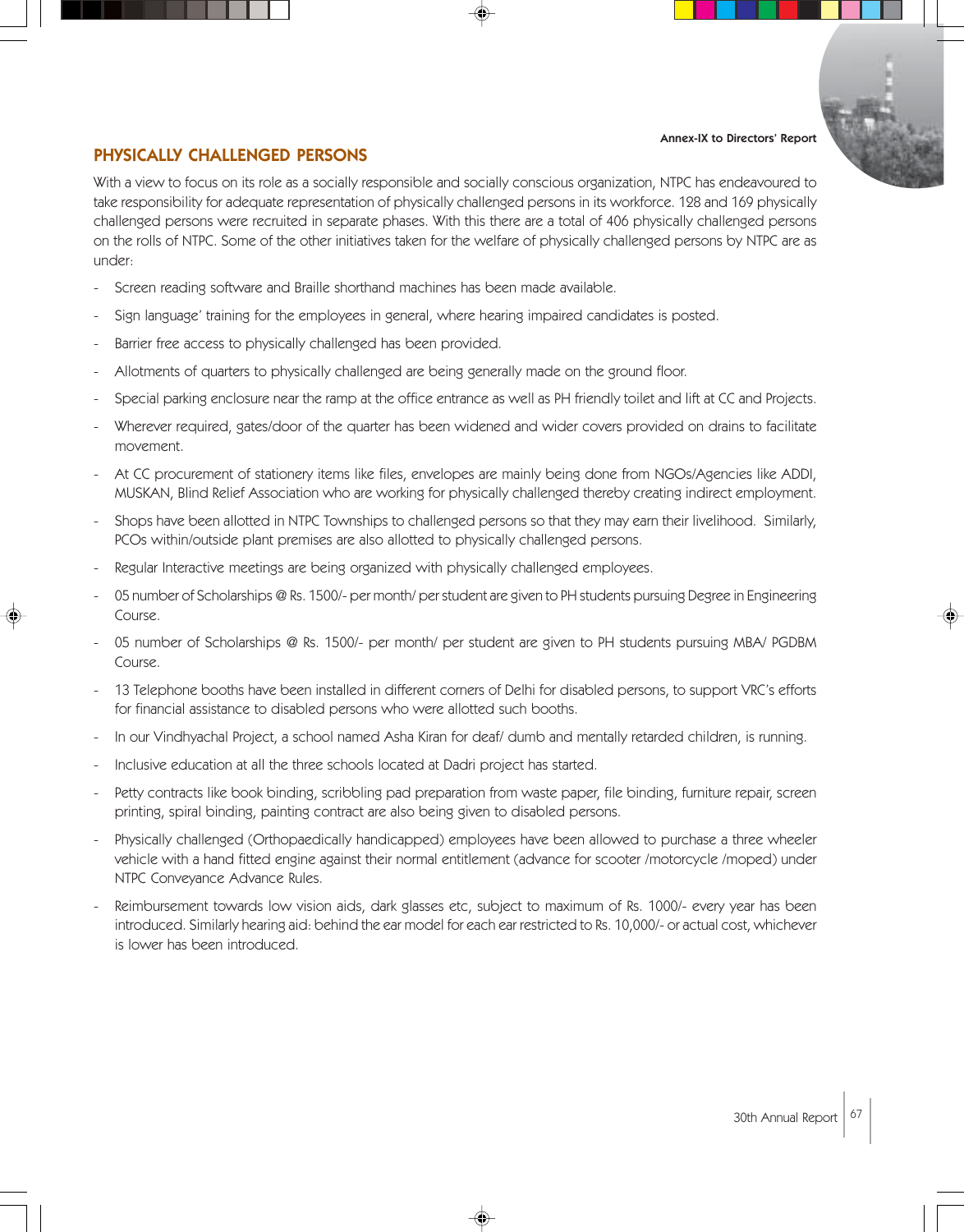एनरीपीती

# Representation of Physically challenged in NTPC:

| Group | Emp. on Roll | No. of Persons<br>with Physically<br>disabilities<br>actually employed | Percentage | Backlog<br>Vacancies*    |
|-------|--------------|------------------------------------------------------------------------|------------|--------------------------|
| Α     | 10054        | 38                                                                     | 0.38       | 25                       |
| B     | 2868         | 6                                                                      | 0.21       | ۰                        |
| C     | 8355         | 241                                                                    | 2.88       | ۰                        |
| D     | 2609         | 121                                                                    | 4.64       | $\overline{\phantom{a}}$ |
| Total | 23886        | 406                                                                    | 1.70       | 25                       |

♦

\* vacancies have been advertised for filling up in the ongoing recruitment exercise as backlog vacancies.

 $\clubsuit$ 

For and on behalf of the Board of Directors

Place : New Delhi (T. Sankaralingam) Dated : July 31, 2006 **Chairman & Managing Director**